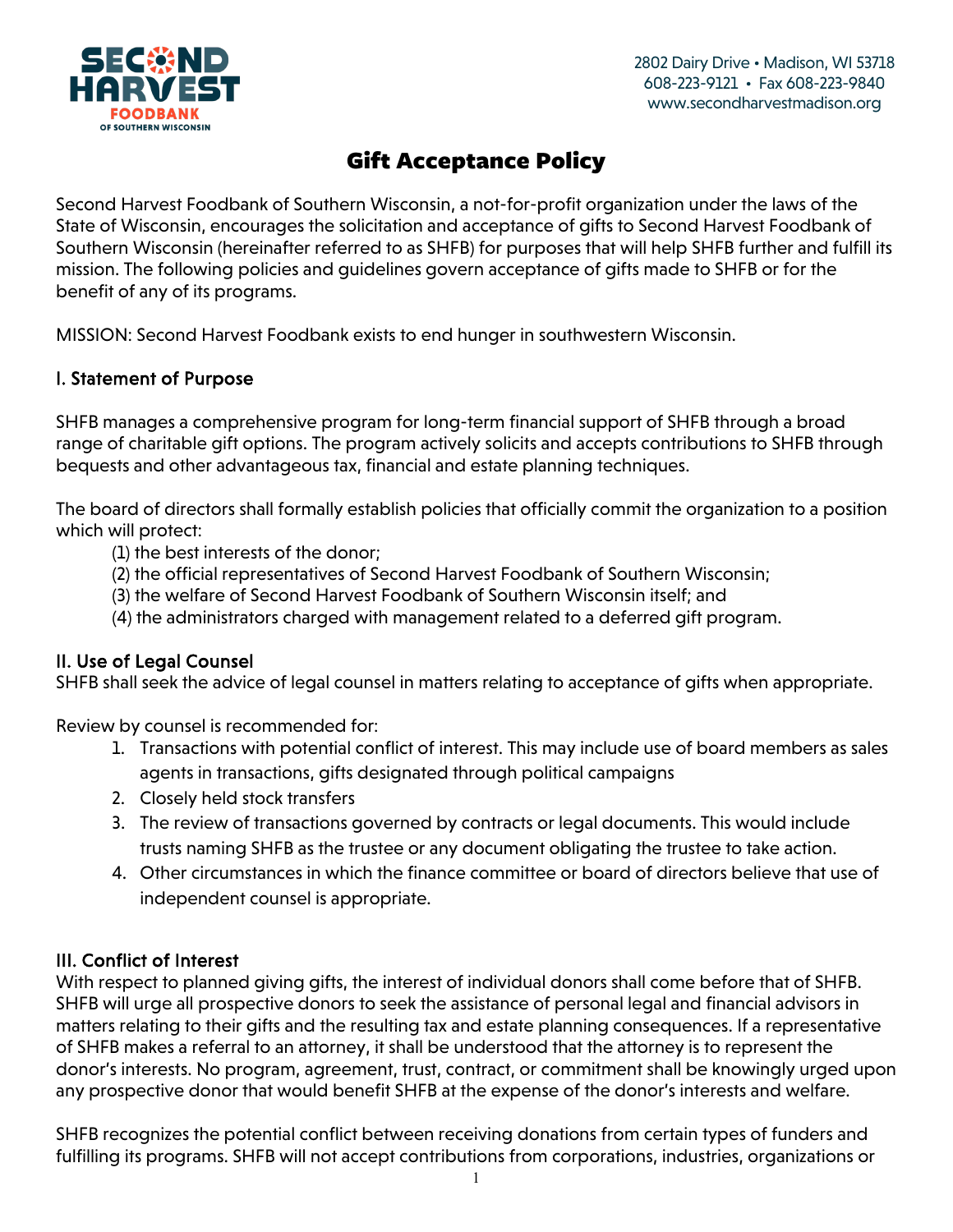

congregations and their respective foundations whose core activities may be in direct conflict with the mission of SHFB or which may put SHFB's non-discriminatory or non-partisan standing at risk or in any way will limit SHFB's ability to carry out its mission.

#### IV. Restrictions on Gifts

SHFB will accept unrestricted gifts, and gifts for specific programs and purposes, provided that such gifts are not inconsistent with its stated mission, purposes and priorities. SHFB will not accept gifts that are too restrictive in purpose. Gifts that are too restrictive are those that violate the terms of SHFB's governing documents, that are too difficult to administer, gifts that are for purposes outside the mission of SHFB or gifts that require unreasonable marketing benefits. All final decisions on the restrictive nature of a gift, and its acceptance or refusal, shall be made by the President/CEO or Director of Development.

#### V. Anonymous Gifts

SHFB will accept gifts from donors who wish to remain anonymous. All SHFB staff are authorized to accept gifts. As such, staff members are authorized to know the origin of the gift including the donor name and gift amount. SHFB reserves the right to refuse any gift it believes is not in the best interest of the organization.

Those donors who do not request anonymity may have their names published in the SHFB Annual Report, website, and newsletter which is distributed to funders and other agency stakeholders and constituents.

#### VI. Influence

Representatives of SHFB shall exercise extreme caution to avoid pressure, persuasion, or undue influence when a representative is to inform, counsel, and assist the donor in gift planning concerns. Representatives will exercise prudent consideration of the donor's personal interests as well as his/her charitable objectives.

All personnel employed by SHFB who contact prospective donors to solicit gifts or promote the planned gift program shall be paid a salary or fixed wage but shall not receive commissions that could give such personnel a direct beneficial interest in any agreement.

Any personal, financial, or beneficial interest that may accrue to SHFB personnel as a direct result of the development of relationships for which personnel was deployed as a condition of employment shall be considered a benefit transferable to the institution.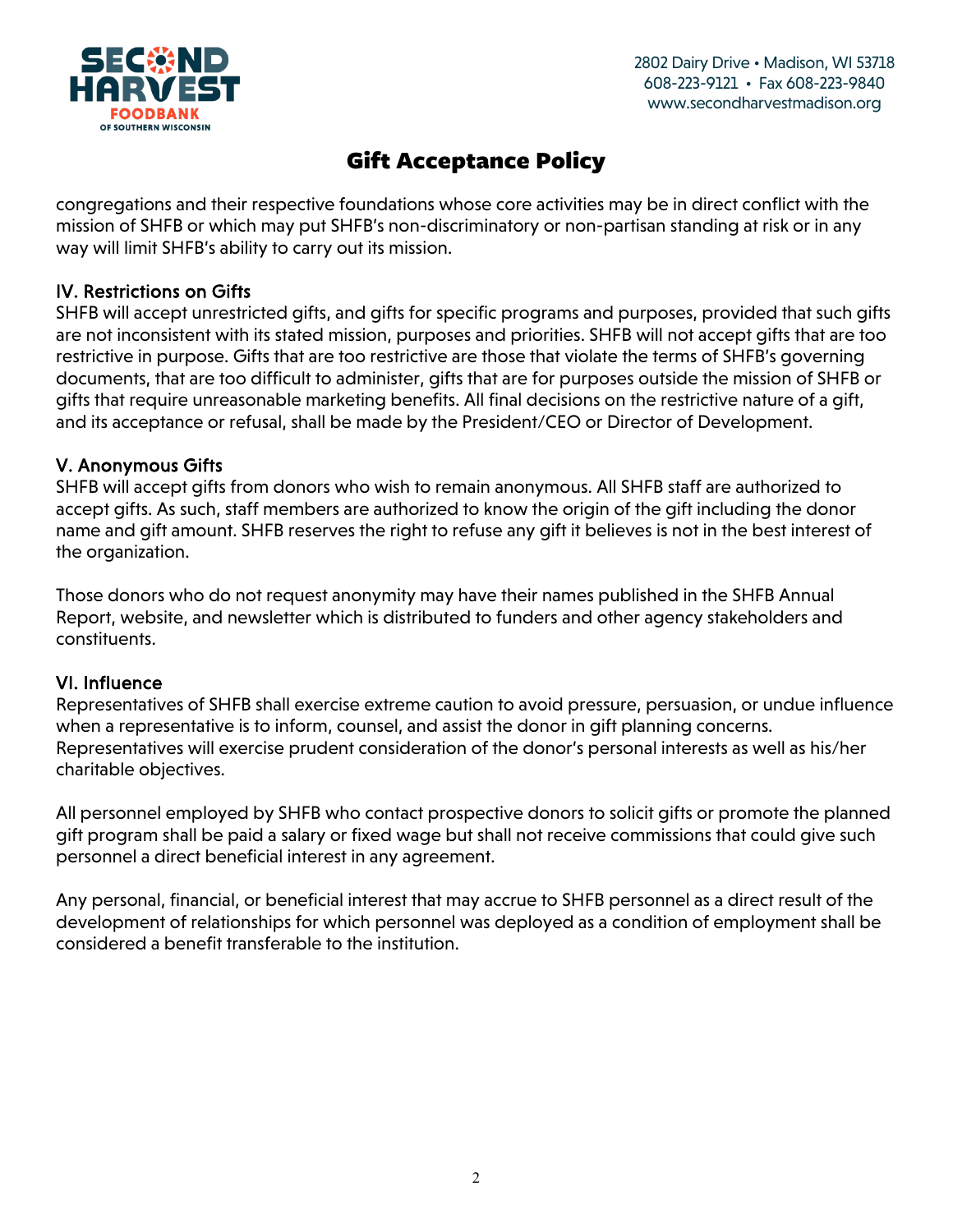

#### VIII. Confidential information

All private donor information, including addresses, phone numbers, names of beneficiaries, nature and worth of estates, amount of provisions, etc., shall be kept strictly confidential by SHFB and its authorized personnel unless the donor grants permission to use selective information for purposes of referral, testimonial, or example at the discretion of authorized representatives. Donors who make planned gifts will be notified of their inclusion in SHFB's Planned Giving Program and will have the opportunity to remain anonymous if they prefer.

### IX. Authorization for negotiation

Only the personnel approved by the board of directors shall be authorized to negotiate on behalf of SHFB with any donor with respect to formal planned gift instruments. Any agreements that involve a legal obligation on the part of the institution or its agents which do not follow the forms described in this program or are special agreements of any kind will require the approval of the President/CEO or Director of Development, with legal counsel.

### X. Types of Gifts Accepted

#### A. The following gifts are acceptable

- 1. Cash
- 2. Food
- 3. Bequests
- 4. Publicly Traded Securities
- 5. Closely Held and Restricted Securities, upon review and in limited circumstances
- 6. Retirement Plan and IRA Beneficiary Designations
- 7. Life Insurance Beneficiary Designations
- 8. Charitable Remainder Trusts
- 9. Charitable Lead Trusts
- 10. Real Estate
- 11. Tangible Personal Property
- 12. Remainder Interests in Property, to the extent acceptance is consistent with policies for accepting Real Estate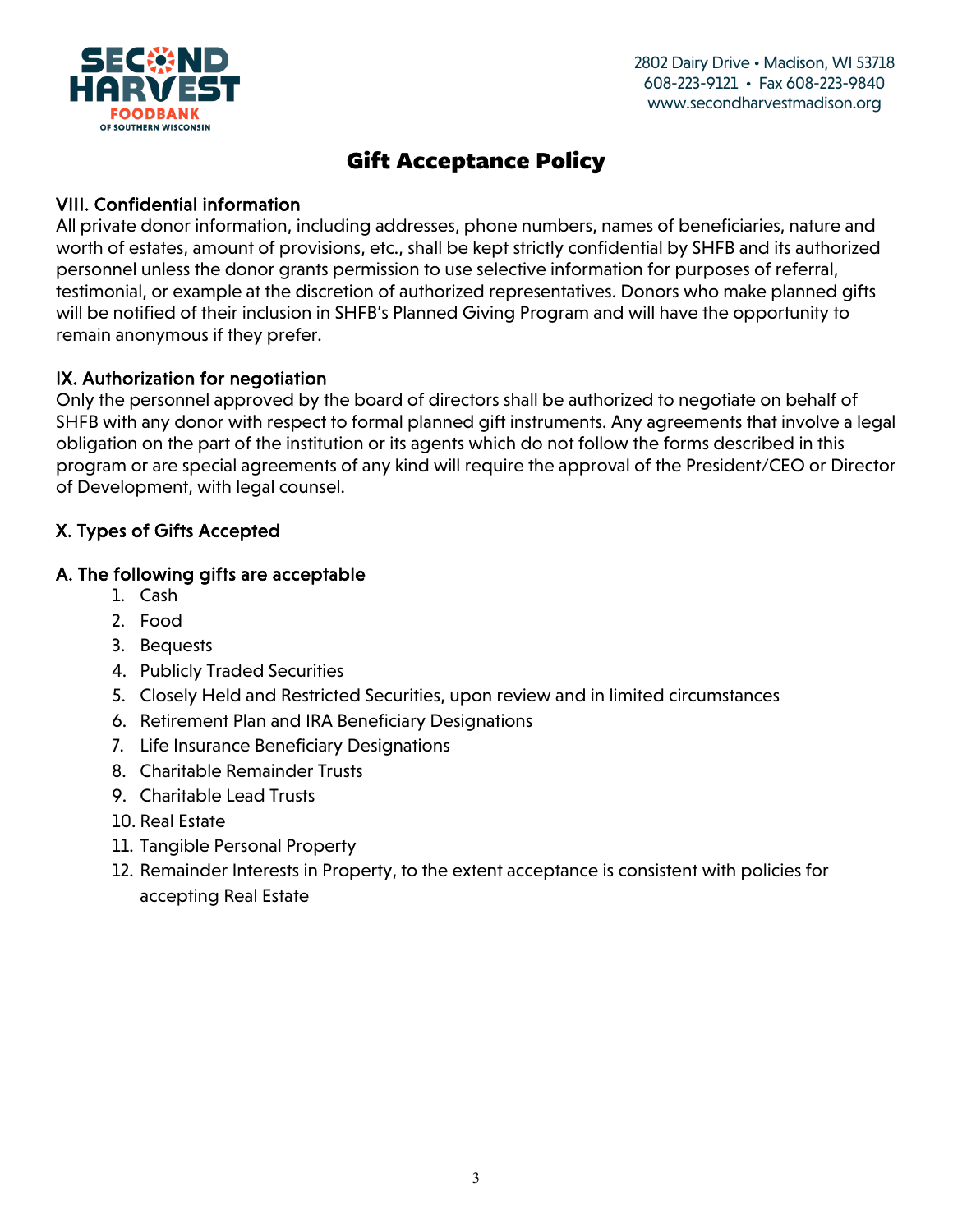

### B. The following criteria govern the acceptance of each gift form:

#### 1. Cash

Cash is acceptable in any form. Checks shall be made payable to Second Harvest Foodbank of Southern Wisconsin and shall be delivered to one of SHFB's offices.

### 2. Food

Donations of food items are always welcome. Community members are encouraged to donate nonperishable food items through community-based food drives. Donations of fresh produce gleaned from local gardens will be accepted unless there a quarantine is in effect that precludes SHFB from accepting such donations.

Prepared or perishable foods will be accepted at the discretion of SHFB personnel, consistent with SHFB's policies on acceptance of food.

#### 3. Bequests

Donors and supporters of SHFB will be encouraged to make bequests to SHFB under their wills and trusts. Such bequests will not be recorded as gifts to SHFB until such time as the gift is irrevocable. When the gift is irrevocable, but is not due until a future date, the present value of that gift may be recorded at the time the gift becomes irrevocable.

#### 4. Publicly Traded Securities

Marketable securities may be transferred to an account maintained at one or more brokerage firms or delivered physically with the transferor's signature or stock power attached. As a general rule, all marketable securities shall be sold upon receipt unless otherwise directed by the President/CEO or Director of Development.

#### 5. Closely Held and Restricted Securities

Closely held or otherwise restricted securities, which include not only debt and equity positions in nonpublicly traded companies but also interests in LLPs and LLCs or other ownership forms, are accepted upon review and only in limited circumstances when approved by the President/CEO and the Board of Directors Finance Committee. Costs associated with outside legal review shall be paid by the donor, unless otherwise determined by President/CEO and the Board of Directors Finance Committee.

#### 6. Retirement Plan and IRA Beneficiary Designations

Donors and supporters of SHFB will be encouraged to name SHFB as beneficiary of their retirement plans and IRAs. Such designations will not be recorded as gifts to SHFB until such time as the gift is irrevocable. When the gift is irrevocable, but is not due until a future date, the present value of that gift may be recorded at the time the gift becomes irrevocable.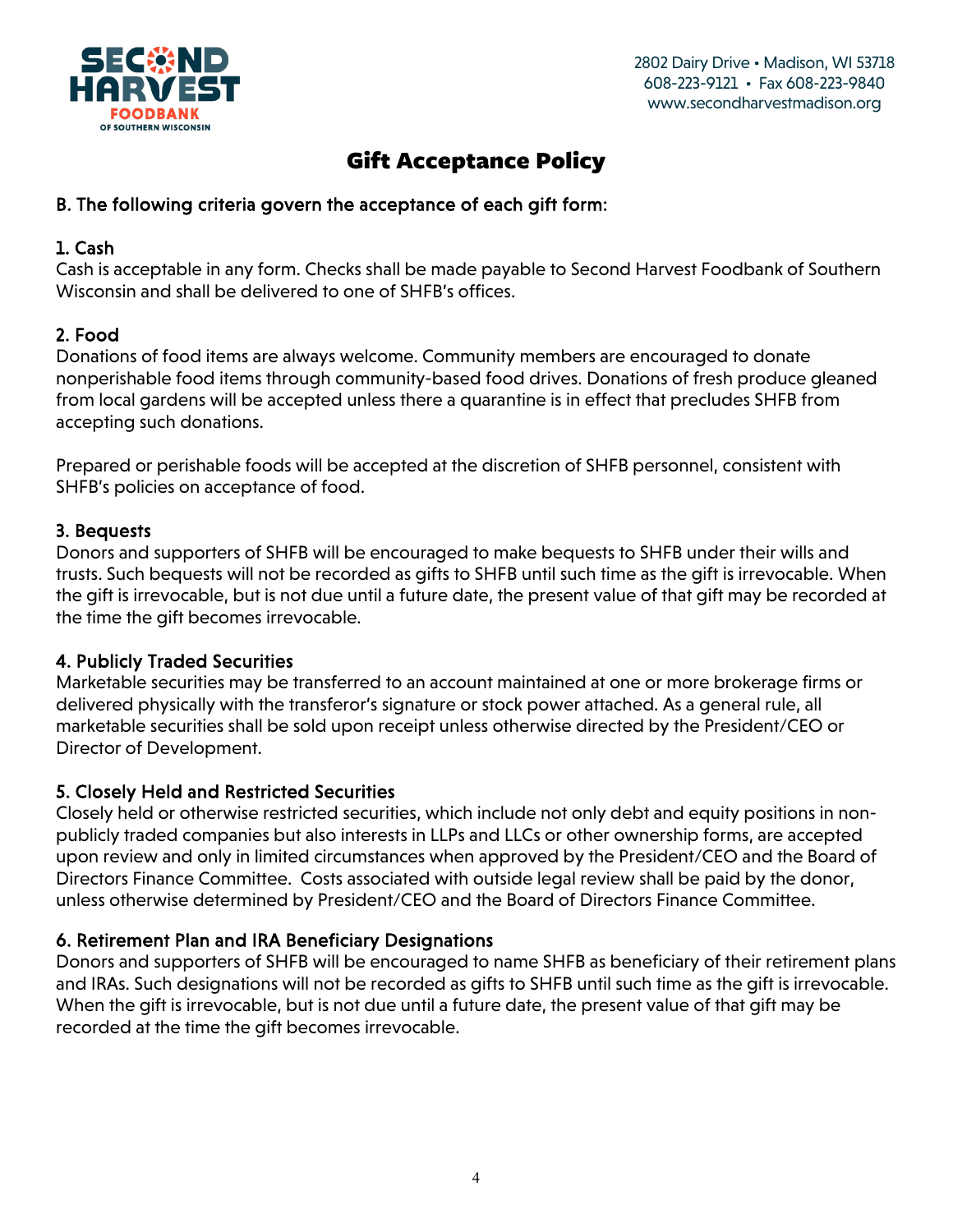

#### 7. Life Insurance Beneficiary Designations

Donors and supporters of SHFB will be encouraged to name SHFB as beneficiary or contingent beneficiary of their life insurance policies. Gifts of life insurance when SHFB is designated both owner and beneficiary may be accepted. When all rights in a policy are gifted to SHFB, the donor shall be informed of the advantages of making a gift of the premium amount to SHFB and encouraged to continue to make premium payments. Premium payments made to a policy that SHFB owns are taxdeductible. Such designations will not be recorded as gifts to SHFB until such time as the gift is irrevocable. When the gift is irrevocable, but is not due until a future date, the present value of that gift may be recorded at the time the gift becomes irrevocable.

#### 8. Charitable Remainder Trusts

SHFB may accept designation as remainder beneficiary of a charitable remainder trust with the approval of the President/CEO and the Board of Directors Finance Committee. SHFB will not accept appointment as Trustee of a charitable remainder trust.

#### 9. Charitable Lead Trusts

SHFB may accept designation as income beneficiary of a charitable lead trust. SHFB will not accept appointment as Trustee of a charitable lead trust.

### 10. Real Estate

Subject to all of the conditions of this Section 10, gifts of real estate may include developed property, undeveloped property, or gifts subject to a prior life interest. SHFB will not accept gifts of time-shares. Prior to acceptance of real estate, SHFB shall retain a licensed contractor to inspect the property. In the event that the initial inspection reveals a potential problem, SHFB shall retain a qualified inspection firm to conduct an environmental audit. The cost of the environmental audit shall be paid for by the donor.

When appropriate, a title binder shall be obtained by SHFB prior to acceptance of the real property gift. The cost of this title binder shall be paid for by the donor.

Prior to acceptance of the real property, the gift shall be approved by the President/CEO, Board of Directors Finance Committee and SHFB's legal counsel. Criteria for the acceptance of the property shall include:

- Usefulness of property for the purposes of SHFB
- Present market value, as determined by a formal appraisal
- Undue restrictions on the use or sale of the property
- Ability to sell property immediately upon acquisition
- Knowledge of other owners and their interests
- Marketability assessment of the market for salability, including likely timeframe for sale
- Restrictions, reservations, easements or other limitations associated with the property
- Carrying costs including insurance, taxes, mortgages, notes, etc.
- Costs associated with improvement, renovation or retrofitting
- Appreciation/depreciation potential
- Zoning
- Income potential while the property is held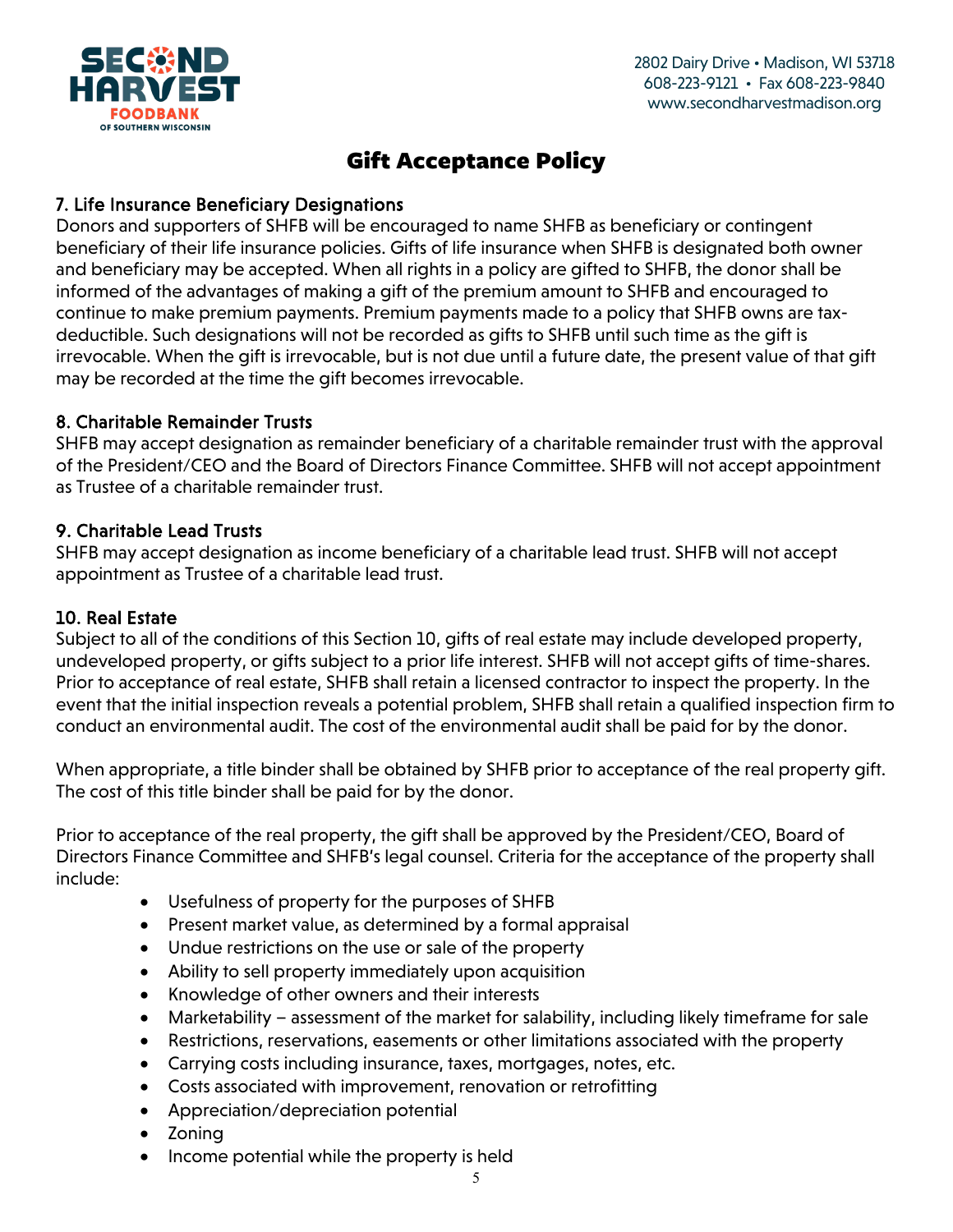

- Cost of acquisition
- Results of the environmental audit

All real estate assets shall be sold immediately upon acquisition, unless otherwise directed by the President/CEO and the Board of Directors Finance Committee.

#### 11. Tangible Personal Property

The criteria for the acceptance of tangible personal property shall include the following considerations:

- $\checkmark$  Does the property fulfill the mission of SHFB?
- $\checkmark$  is the property marketable?
- $\checkmark$  Are there any undue restrictions on the use, display or sale of the property?
- $\checkmark$  Are there any carrying costs for the property?
- $\checkmark$  Do the costs associated with liquidating the property exceed the benefits?

The final determination on the acceptance of other tangible property gifts shall be made by the President/CEO or Director of Development.

#### 12. Remainder Interests in Property

SHFB may accept a gift of personal residence or farm with a life estate retained by the donor. Subject to review, the donor may retain the right to live in the property or share this right with another-Acceptance of the property shall be subject to all the requirements for the acceptance of any gift of real estate as outlined above in Section 10. In addition SHFB shall have a written agreement stating that the donor will be responsible for any expenses concerning maintenance, insurance, taxes and other matters until SHFB has unrestricted title to the property. At the death of the donor, SHFB shall have unrestricted title to the property and may use the property or reduce it to cash, consistent with the rules of this policy, including the rules on real estate. Acceptance of a gift of a personal residence or a farm with a retained life estate shall require the prior approval of the President/CEO and the Board of Directors Finance Committee.

#### C. Miscellaneous Provisions

1. Securing appraisals and legal fees for gifts to SHFB: It is the responsibility of the donor to secure and pay for an appraisal (when required) and independent legal counsel (when needed and when representing the donor, unless otherwise stated in this policy) for all gifts made to SHFB.

2. Valuation of gifts for development purposes: SHFB will record a gift received by SHFB at its valuation for gift purposes on the date of the gift.

3. Responsibility for IRS filings upon sale of gift items: The SHFB finance department, at the direction of the development department, is responsible for filing all appropriate tax forms when, because of the value and use of a donated item, a filing by the charity is required.

4. Gift acknowledgements: Acknowledgements of all gifts made to SHFB and compliance with the current IRS requirements in acknowledgement of such gifts shall be the responsibility of the development department. Donors may specify their communication and acknowledgement preferences.